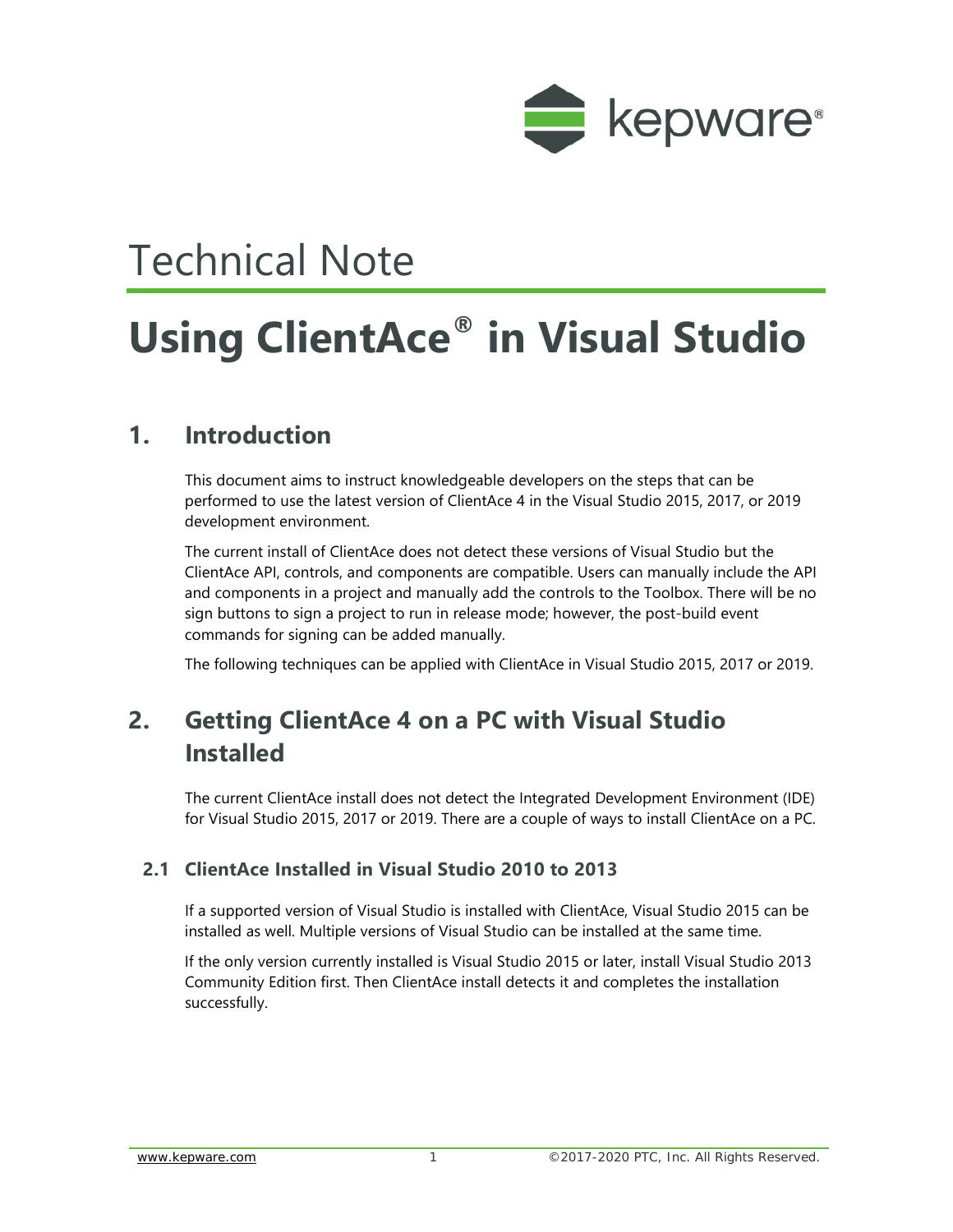#### **2.2 Copy ClientAce from a PC with a Current Install**

Some situations or business rules make it impossible to install multiple versions of Visual Studio on a single PC. In those cases, either copy the ClientAce install folder from a PC where it is already installed or, if it has never been installed, get a copy of the installation folder from Kepware Technical Support.

On 32-bit operating systems, ClientAce installs, by default, to: C:\Program Files\Kepware Technologies\ClientAce

On 64-bit operating systems, ClientAce installs, by default, to: C:\Program Files (x86)\Kepware Technologies\ClientAce

**Note**: Copy the entire ClientAce folder from its installed location to the new PC.

### **3. Using ClientAce in Visual Studio 2015, 2017, or 2019**

Once the ClientAce files are on a PC with Visual Studio 2015 or later, a few components need to be configured.

#### **3.1 License the Sign Tool**

These instructions assume the user has a valid ClientAce license.

If ClientAce is installed with another version of Visual Studio, use the Command prompt to license the Sign Tool.

If you moved the Client Ace folder from another PC, it must be licensed on the new PC.

- 1. Launch the Command prompt.
- alin **Note**: Run the Command prompt as an Administrator.
- 2. In the Command window, type the following: "C:\Program Files (x86)\Kepware Technologies\ClientAce\Sign\sign\_gui.exe" –register
- 3. This opens the dialog to generate the License Request, which must be sent to Kepware. Follow the prompts to complete the licensing process.
- 4. Once complete, created applications can be signed.

#### **3.2 Add Controls to the Toolbox**

Since the install does not detect Visual Studio, there are no Toolbox items for the controls. They must be added manually through the following steps.

- 1. Open Visual Studio.
- 2. Create a VB.Net or C# project.
- 3. Expand the toolbox and pin it open.
- 4. Right-click the Toolbox and select **Add Tab…**.

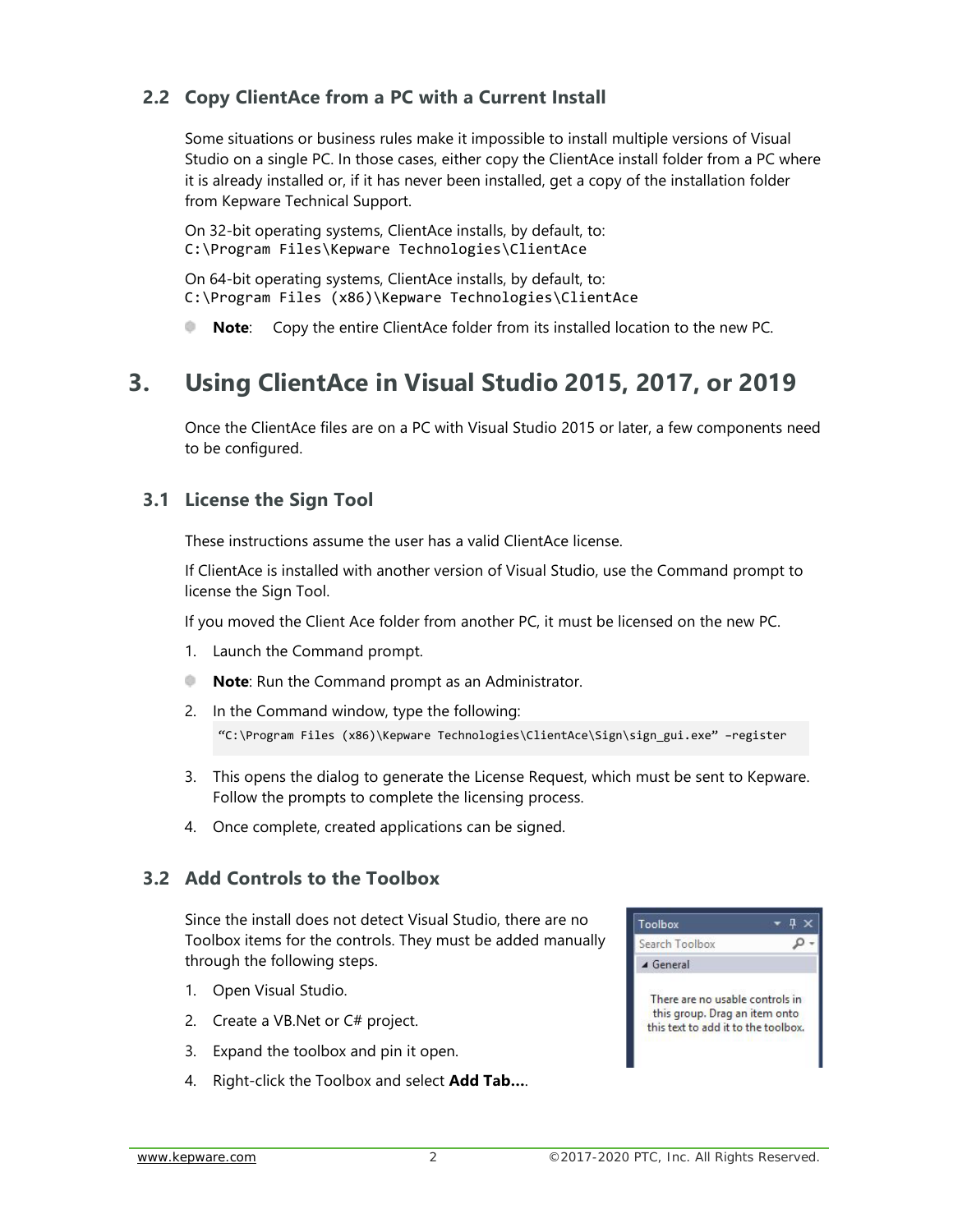- 5. Name the new tab something that identifies the tab as controls for ClientAce Windows Forms. For example: "ClientAce 4.0(WF)"
- 6. With the new tab selected, right-click and select **Choose Items**.
- 7. In the Choose Toolbox Items dialog, click **Browse…**.
- 8. In the Browse dialog, locate the ClientAce\V4.0 folder.
- 9. Select the following controls:
	- Kepware.ClientAce.BrowseControls.dll
	- Kepware.ClientAce.DAJunction.dll
	- Kepware.ClientAce.KEPServerEXControlls.dll
- 10. Click **Open**.
- 11. In the Choose Toolbox Items dialog, click **OK** to add the new items to the Toolbox.

#### **3.3 Reference the API in the Project**

When dragging the controls to the forms in a project, they are added to its references. However, if writing a full application and not using any of the controls; the reference for the API must be added manually through the following steps.

- 1. Right-click **References** in the Solution Explorer and select **Add Reference**.
- 2. In the Reference Manager dialog, click **Browse** and locate the ClientAce\v4.0 folder.
- 3. Select **Kepware.ClientAce.OPCClient.dll**.
- 4. Click **Add**.
- 5. In the Reference Manager dialog, click **OK** to add the reference to the project.

#### **3.4 Sign the Project**

Signing the project allows it to run without launching into demo mode. In typical installs, click the **Sign** button in the Visual Studio button menu to add post-build event commands to sign the application. Since the **Sign** button is not available in Visual Studio 2015 at this time, there are two options explained in the ClientAce help file briefly discussed below.

#### **3.4.1 Manually Sign the Application After Compile**

- 1. Access the Start menu and navigate to **Programs | Kepware Products**.
- 2. Select **ClientAce | Sign Executable** to open the **Signing GUI** dialog.
- 3. Click the **Ellipses (…)** button to browse to the folder with the compiled ClientAce application executable.
- 4. Select the executable to be signed.
- 5. Once selected, the named license file appears in the License File field.